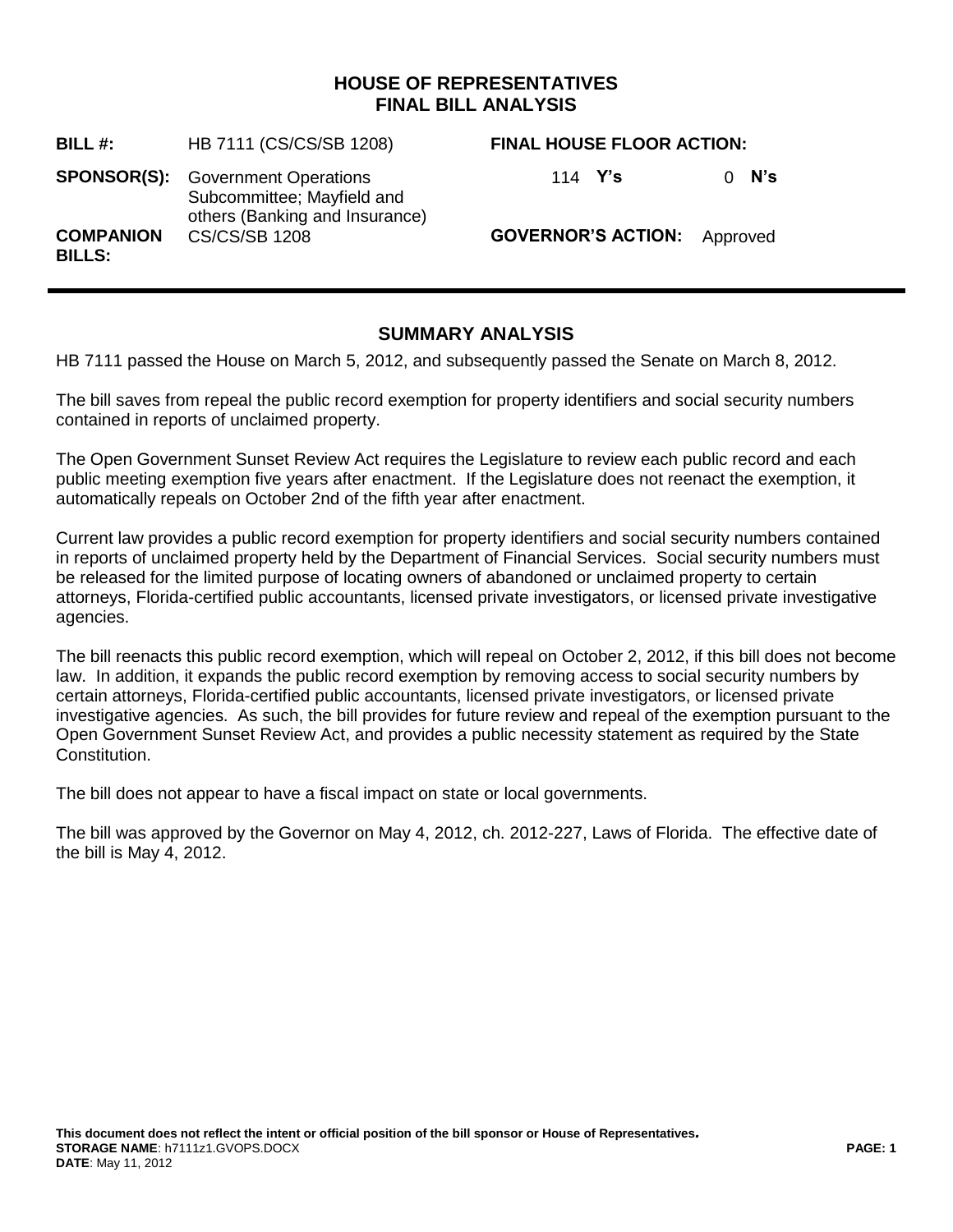# **I. SUBSTANTIVE INFORMATION**

### A. EFFECT OF CHANGES:

### **Background**

#### Open Government Sunset Review Act

The Open Government Sunset Review Act<sup>1</sup> sets forth a legislative review process for newly created or substantially amended public record or public meeting exemptions. It requires an automatic repeal of the exemption on October 2nd of the fifth year after creation or substantial amendment, unless the Legislature reenacts the exemption.

The Act provides that a public record or public meeting exemption may be created or maintained only if it serves an identifiable public purpose. In addition, it may be no broader than is necessary to meet one of the following purposes:

- Allows the state or its political subdivisions to effectively and efficiently administer a governmental program, which administration would be significantly impaired without the exemption.
- Protects sensitive personal information that, if released, would be defamatory or would jeopardize an individual's safety; however, only the identity of an individual may be exempted under this provision.
- Protects trade or business secrets.  $\bullet$

If, and only if, in reenacting an exemption that will repeal, the exemption is expanded (essentially creating a new exemption), then a public necessity statement and a two-thirds vote for passage are required.<sup>2</sup> If the exemption is reenacted with grammatical or stylistic changes that do not expand the exemption, if the exemption is narrowed, or if an exception to the exemption is created<sup>3</sup> then a public necessity statement and a two-thirds vote for passage are not required.

#### Unclaimed Property

Unclaimed property consists of any funds or other property, tangible or intangible, that has remained unclaimed by the owner for a certain period of time. $4$  Savings and checking accounts, money orders, travelers' checks, uncashed payroll or cashiers' checks, stocks, bonds, other securities, insurance policy payments, refunds, security and utility deposits, and contents of safe deposit boxes are potentially unclaimed property.<sup>5</sup> Holders of unclaimed property, which typically include banks and insurance companies, are required to report unclaimed property to the Department of Financial Services (DFS).<sup>6</sup> If the property remains unclaimed, all proceeds from abandoned property are deposited by DFS into the Department of Education School Trust Fund (State School Fund), except for a \$15 million balance that is retained in a separate account (the Unclaimed Property Trust Fund) for the prompt payment of verified claims.<sup>7</sup>

#### Florida Disposition of Unclaimed Property Act

The Florida Disposition of Unclaimed Property Act serves to protect the interest of missing owners of property while the people of the state derive a benefit from the unclaimed and abandoned property until

 $\overline{a}$ 

**This document does not reflect the intent or official position of the bill sponsor or House of Representatives***.* **STORAGE NAME**: h7111z1.GVOPS.DOCX **PAGE: 2**

**DATE**: May 11, 2012

<sup>1</sup> *See* s. 119.15, F.S.

<sup>&</sup>lt;sup>2</sup> Section 24(c), Art. I of the State Constitution.

 $3$  An example of an exception to a public record exemption would be allowing another agency access to confidential or exempt records.

<sup>4</sup> *See* s. 717.102(1), F.S.

<sup>5</sup> *See* ss. 717.104 – 717.116, F.S.

<sup>&</sup>lt;sup>6</sup> Section 717.117(1), F.S.

<sup>7</sup> *See* s. 717.123, F.S.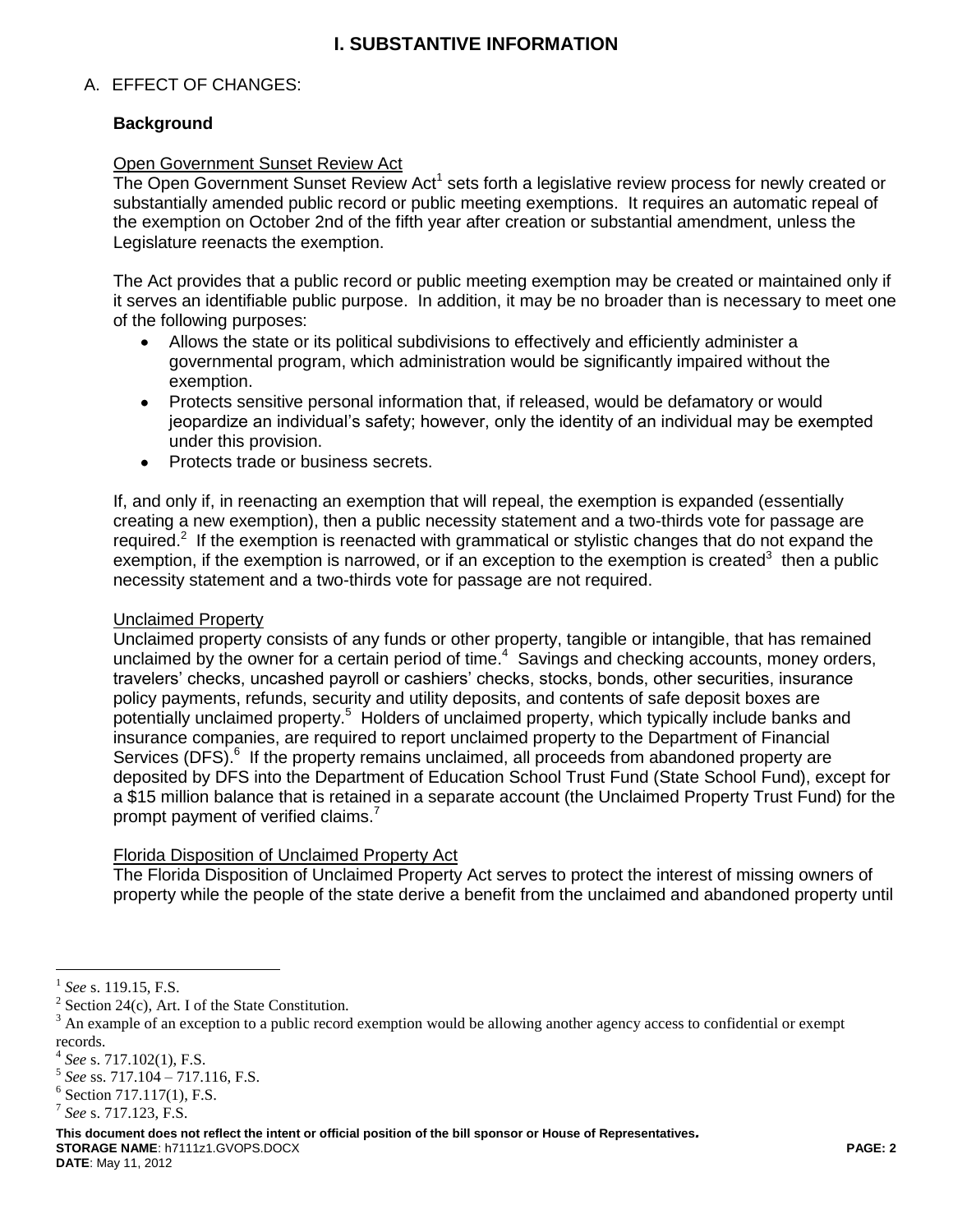the property is claimed, if ever. DFS administers the Act through its Bureau of Unclaimed Property (bureau). $8$ 

Holders of inactive accounts (presumed unclaimed property) are required to use due diligence to locate apparent owners through at least one search for the owners within 180 days after an account becomes inactive (two years). Once the allowable time period for holding unclaimed property has expired, a holder is required to file a report with DFS by May 1, for all property valued at \$50 or more and presumed unclaimed for the preceding calendar year. The report generally must contain the name and social security number or federal employer identification number, if known, and the last known address of the apparent owner.<sup>9</sup>

Current law places an obligation on the state to notify owners of unclaimed property accounts valued at over \$250, in a cost-effective manner, including through attempts to directly contact the owner.<sup>10</sup> DFS indicates that the means used to find lost property owners include social security numbers, direct mailing, motor vehicle records, state payroll records, newspaper advertisements, and a state website<sup>11</sup> where unclaimed property can be found.

Attorneys, Florida-certified public accountants, Florida-licensed private investigators, and Floridalicensed private investigative agencies register with DFS in order to act as a claimant's representative, acquire ownership or entitlement to unclaimed property, and receive a distribution of fees and costs from DFS.<sup>12</sup> Claimants' representatives access information, including social security numbers, from the bureau's website or compact discs produced by the bureau.

#### Public Record Exemption under Review

In 2007, the Legislature reenacted and expanded the public record exemption for certain information contained in reports of unclaimed property.<sup>13</sup> Social security numbers and property identifiers<sup>14</sup> contained in reports of unclaimed property are confidential and exempt<sup>15</sup> from public record requirements.<sup>16</sup> Current law provides for retroactive application<sup>17</sup> of the public record exemption.<sup>18</sup>

Social security numbers must be released for the limited purpose of locating owners of abandoned or unclaimed property. Such numbers may only be released to a "locator" who is a:

- Person who is an attorney and who is registered with DFS under chapter 717, F.S.;  $\bullet$
- Florida-certified public accountant;
- Private investigator who is duly licensed in Florida; or

 $16$  Section 717.117(8)(b), F.S.

 $\overline{a}$ 8 *See* chapter 717, F.S.

<sup>9</sup> *See* s. 717.117, F.S.

<sup>10</sup> *See* s. 717.118, F.S.

 $11$  www.fltreasurehunt.org (last visited February 5, 2012).

<sup>&</sup>lt;sup>12</sup> Section 717.1400, F.S.

<sup>&</sup>lt;sup>13</sup> Chapter 2007-69, L.O.F.; codified at s. 717.117(8), F.S.

 $14$  Section 717.117(8)(a), F.S., defines "property identifier" to mean the descriptor used by the holder to identify the unclaimed property.

<sup>&</sup>lt;sup>15</sup> There is a difference between records the Legislature designates as exempt from public record requirements and those the Legislature deems confidential and exempt. A record classified as exempt from public disclosure may be disclosed under certain circumstances. (*See WFTV, Inc. v. The School Board of Seminole*, 874 So.2d 48, 53 (Fla. 5th DCA 2004), review denied 892 So.2d 1015 (Fla. 2004); *City of Riviera Beach v. Barfield*, 642 So.2d 1135 (Fla. 4th DCA 1994); *Williams v. City of Minneola*, 575 So.2d 687 (Fla. 5th DCA 1991) If the Legislature designates a record as confidential and exempt from public disclosure, such record may not be released, by the custodian of public records, to anyone other than the persons or entities specifically designated in the statutory exemption. (*See* Attorney General Opinion 85-62, August 1, 1985).

 $17$  The Supreme Court of Florida ruled that a public record exemption is not to be applied retroactively unless the legislation clearly expresses intent that such exemption is to be applied retroactively. *Memorial Hospital-West Volusia, Inc. v. News-Journal Corporation*, 729 So.2d 373 (Fla. 2001).

<sup>18</sup> Section 717.117(8)(d), F.S.